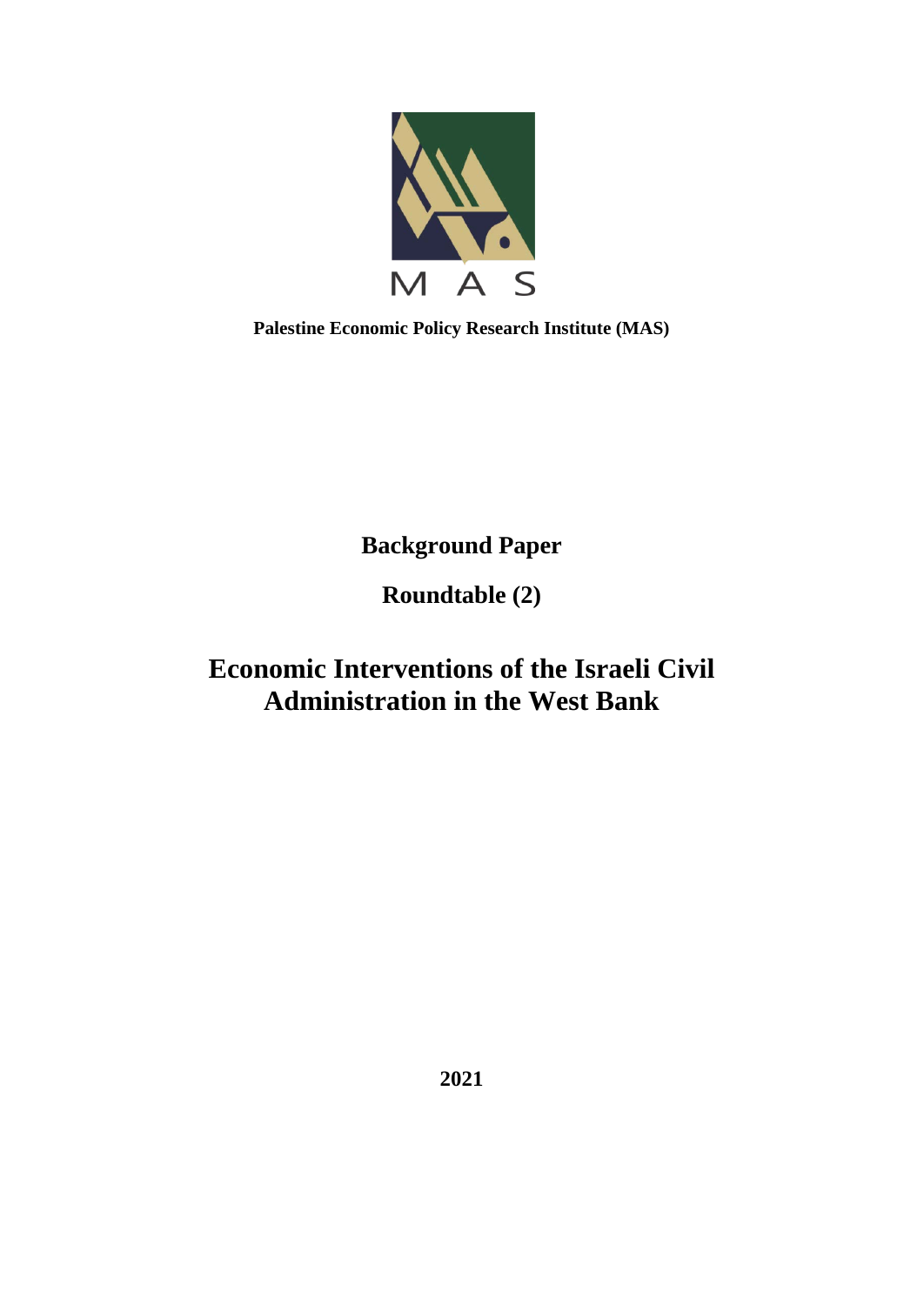# **Economic Interventions of the Israeli Civil Administration in the West Bank**

Prepared by: Palestine Economic Policy Research Institute (MAS)

Based on a contribution by Walid Habbas: PhD. Candidate at Hebrew University - Jerusalem

**This Background paper is funded by** 



**This document has been produced with the support of the Heinrich-Böll-Stiftung. The views expressed herein are those of the author(s) and therefore not necessarily reflect the opinion of the Hinerich-Böll-Stiftung.**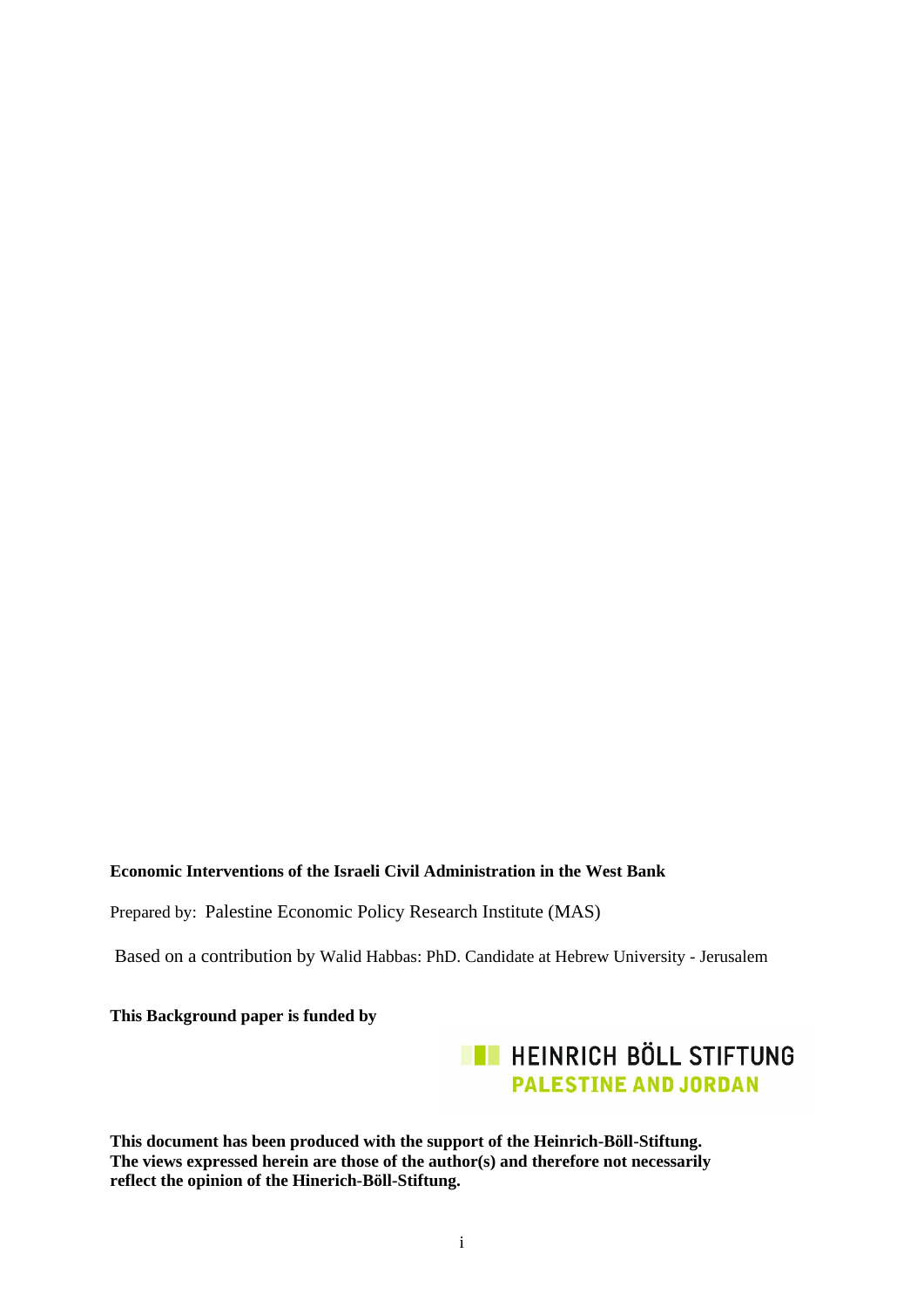#### **Introduction**

In recent years, the Israeli Civil Administration has been trying, unilaterally, to disavow the provisions of the Oslo Agreement and its annexes, gradually imposing itself as an alternative to the institutions and ministries of the Palestinian National Authority. According to some observers, the Civil Administration is preparing for the scenario of the complete disintegration of the Palestinian Authority, or its forced transformation into a mere self-government apparatus, under the tutelage of the occupation authorities (Abu Samra, 2017). Accordingly, the activities of the Civil Administration, in recent years, depend on direct communication with all segments of the Palestinian people in the West Bank. By virtue of the Israeli occupation's control over the permit and movement systems, borders and crossing points, agricultural lands in Area C, import and export mechanisms, and sources of energy (electricity and water), it is trying to position itself as an indispensable key-actor for the operationalization of the Palestinian economy. This new posture is better understood as part of the continuous colonial role of the Civil Administration, which aims at undermining the independency of the Palestinian economy and preserving it dependency on Israel. Therefore, this roundtable highlights the new attempts of the Civil Administration in imposing a new formula in which it communicates directly with Palestinian economic actors.

The Palestine Economic Policy Research Institute (MAS) monitors new economic trends that arise at different stages, irrespective of whether these trends are official or economic, assessing their repercussions on economic realities. The Institute holds periodic roundtable sessions to collect expert opinion, through the open discussion of various points of view, in an effort to formulate policy recommendations for the benefit of Palestinian, economic decision-makers. This research paper, presented at the second roundtable session of 2021, outlines the most important interventions that the Civil Administration undertakes in the fields of agriculture, industry and trade, as well as employment of Palestinians in Israeli workplaces. Questions are raised concerning the implications of the Israeli approach on the opportunities for building national economic institutions for a Palestinian state that exercises complete sovereignty over its economic policies.

#### **Establishing the Civil Administration, its Structure and Functions**

On June 7, 1967, the Israeli commander of the Central Command issued Military Order No. 1, according to which he became the ruler of the occupied territories and its inhabitants. Accordingly, the Military Administration was established in the West Bank (headed by the commander of the Central Command), and in Gaza (headed by the commander of the Southern Command). The commander of the region was considered the supreme military ruler of the occupied territory, with absolute legislative and executive powers. Within every military administration, there were two branches: a military branch (imposing security according to Israeli considerations, carrying out raids and moving armed forces), and a civilian branch (concerned with the economy and services such as education, health, etc.).

According to this structure, the Israeli army was responsible for all civil affairs and military officers dealt directly with the Palestinians. This hierarchy came to an end in 1981 when the Israeli Cabinet issued a resolution to establish the "Civil Administration in Judea and Samaria", which is still in charge today. Two reasons motivated this decision: firstly, after the peace agreement between Israel and Egypt, Israel found itself obliged, albeit indirectly, to recognize the Palestinians' right in managing their own lives. This meant that the occupation would remain in place, until a peace agreement with the Palestinians was reached. Accordingly, the military officers and governors of the cities were replaced by "civilian" employees, responsible for managing the lives of Palestinian residents in these cities. The "superficial" withdrawal of the Israeli army from managing the affairs of the occupied Palestinians was intended to allow them, gradually, to participate in managing their lives, as a preparatory step towards the establishment of a self-governing authority, in accordance with the Camp David Accords. The second reason is a colonial motive *par excellence*, according to which Israel started to legally separate the administration occupied population from the administration of occupied territories. Thus, the Israeli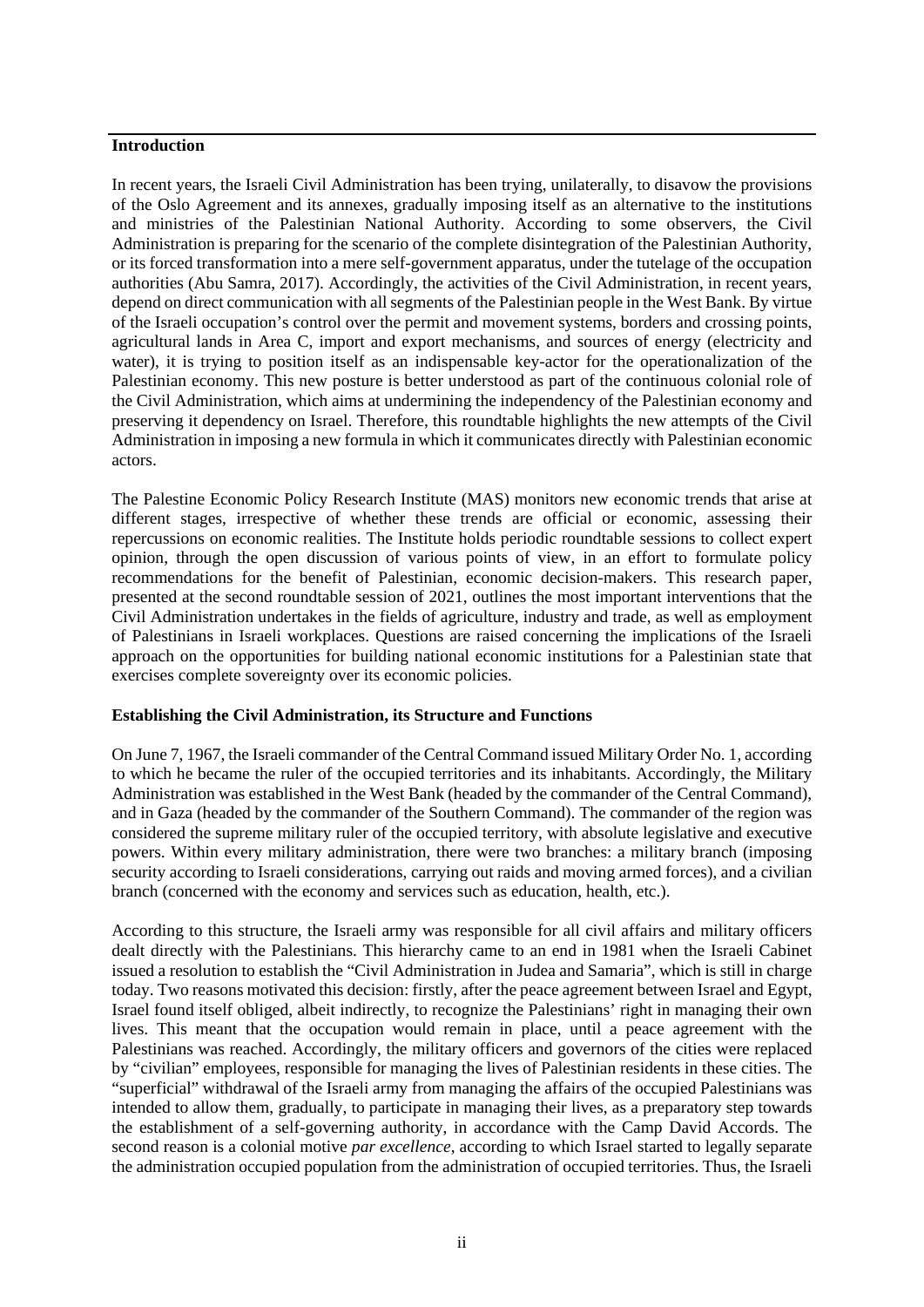army retained absolute sovereignty over the land, exercising its unique policy of planning, confiscation and exploitation of natural resources (Gordon, 2008).

However, the separation between military and civil affairs, or between population administration and territory administration, was a cosmetic one. The military order No. 947/1981 that established the Civil Administration stated that the Civil Administration itself will stay under the command of Israeli army command (specifically the Chief of Staff). However, the novelty of this decision is that it assigned representatives from various Israeli ministries to head key departments within the Civil Administration. Accordingly, the Civil Administration turned into a quasi-"government", specialized in the affairs of the occupied territories, a bureaucratic apparatus that appoints specialists with powers similar to those of ministers. These specialists, metaphorically named "officers" (or in Hebrew, "Kammat"), are in fact civilians appointed by various Israeli ministries and authorities, but who work under the authority of the Israeli army within the Civil Administration (Comptroller, 2020). Each "specialist" hold a specific portfolio and manages a specific realm of intervention while being occupationally subject to two parties: the Director General of the relevant Israeli Ministry that has delegated him/her to represent it in the occupied territories (he receives his salary from an Israeli Ministry), and the head of the Civil Administration (who is a Brigadier General) (Kanonich, 2017). In the event of conflict of interests between the parent ministry and the army leadership (head of the Civil Administration), the "Coordinator"[1](#page-3-0) usually favors the Israeli ministries (Comptroller, 2020).

Since 1981, the Civil Administration has undergone fundamental changes affecting its powers, size, and agendas. The most important are summarized below:

1. Restructuring the Civil Administration in 1995: Following the signing of the Oslo Accords, many of the powers of the Civil Administration were transferred to the Palestinian National Authority and its various ministries (Anabtawi, 2018). The Israeli employees was downsized, and responsibilities of thousands of Palestinian employees were transferred to the newborn Palestinian National Authority (see Table 1). The transformation process lasted for few years, and a large part of it was completed with the expansion of the Palestinian Authority both geographically and administratively. At the same time, the tasks of the Civil Administration were amended in its regulations to become: implementing Israeli government policy in the West Bank, making progress in civilian areas in cooperation with the Israeli army and the security apparatuses. Moreover, it forms the executive party responsible for infrastructure, planning and construction in Area C (Comptroller, 2020), because about 60% of the West Bank's territory remained under full Israeli control. There are no clear explanations (at least published) concerning the arbitrary interventions of the Civil Administration in the Palestinian affairs within the territories of the Palestinian Authority.

#### **Table 1: Changes in the Civil Administration after the signing of the Oslo Accords**

|                                                   | 1990   | 2000 | 2019 |
|---------------------------------------------------|--------|------|------|
| Israeli employees in the Civil Administration     | 445    | 166  | 202  |
| Palestinian employees in the Civil Administration | 14.000 | 137  | 112  |
| Estimated Annual Budget (NIS millions)            | 650    | 375  | 375  |

2. During the Palestinian second Intifada, two fundamental changes took place, which highlighted the growing intention of the Israeli government to intervene directly in Palestinian affairs in Areas A and B. Initially, Israel unilaterally abolished one of the provisions of the Oslo

<span id="page-3-0"></span><sup>1</sup> The "Coordinator of Government Activities in the Territories" (COGAT) is a unit within the Israeli army that manages all the affairs of the occupied territory (the West Bank and the Gaza Strip). The Civil Administration is considered only one of many departments and apparatuses under the responsibility of COGAT. In general, the COGAT is responsible for the relationships between the Palestinians and the international community wishing to operate in Area C, as well as the Departments of Coordination and other things. In many cases it is difficult to distinguish between the areas of intervention of the Civil Administration and the areas of intervention of the COGAT which is in fact responsible for the Civil Administration. The COGAT is headed by an officer with the rank of Major-General and reports directly to the Israeli Minister of Defence.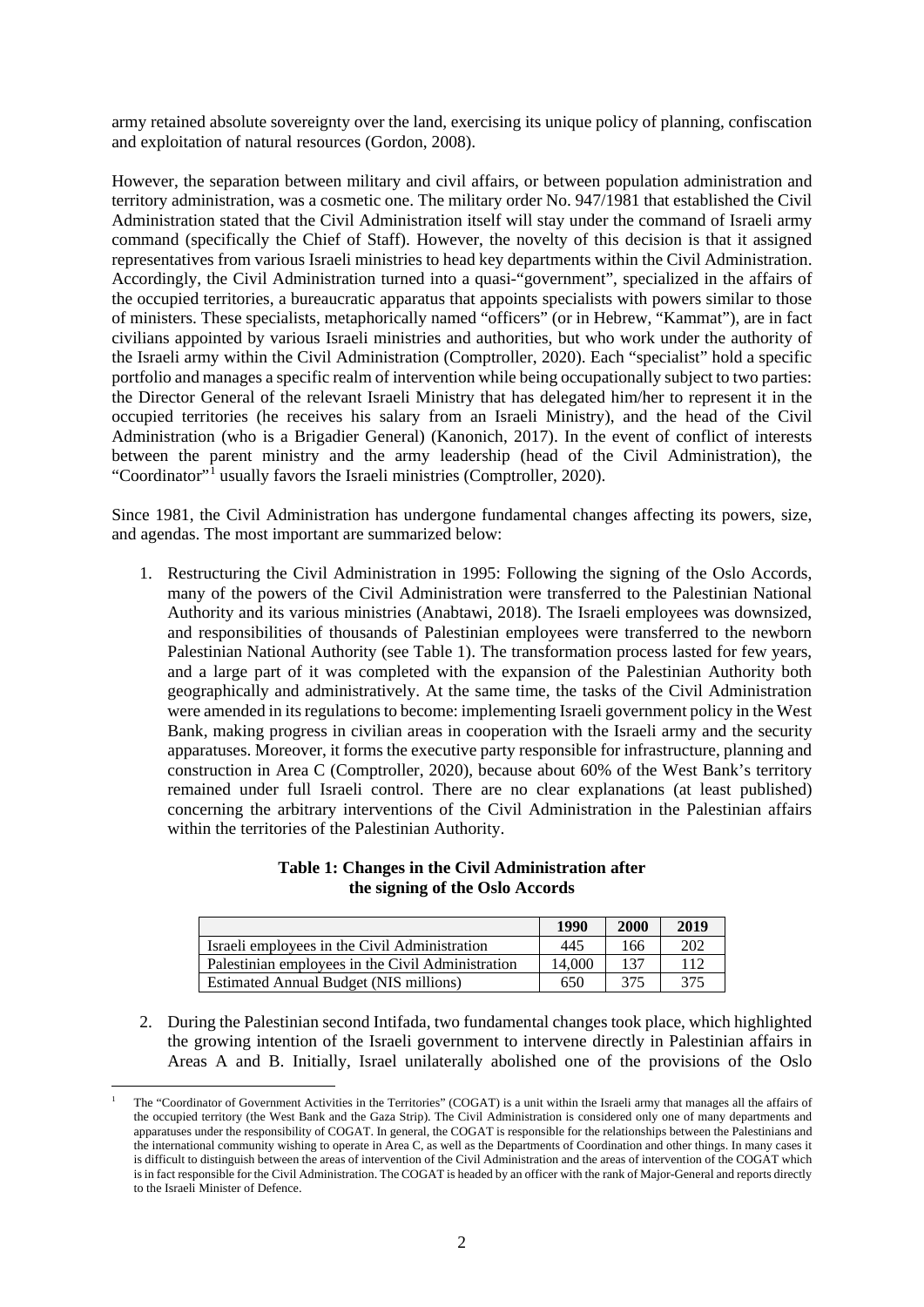Agreement that prohibited it from carrying out military operations inside the territory of the Palestinian Authority. It allowed the Israeli army to enter Areas A and B at any time and carry out military missions (arrests, raids, demolitions, etc.). The second fundamental change took place in 2003, when the Coordination and Liaison Offices (DCOs) were transferred from Israeli army command, and merged into the COGAT (Comptroller, 2005), under the remit of the Civil Administration.

3. Since the early years of Oslo, the influence of settlers in the Civil Administration has grown. At each ceremony to welcome a new head of the Civil Administration, settler leaders and their regional councils were present. The first speech of the Head of the Civil Administration during the latest inauguration ceremony was directed at the settlers, outlining ways to serve them and forward their interests (Berda, 2017). The growing presence of the settlers, especially in influential positions within the Civil Administration, has affected the ways in which this administration controls natural resources, confiscates and registers land, and intervenes in matters that affect the Palestinian economy.

The role of the Civil Administration has not diminished, as was planned in the early days of Oslo Accords. Currently, the Civil Administration is working to "lead and implement" Israeli civilian policies in the West Bank, while serving as "a liaison and coordination body for the work of the Palestinian Authority and delegates of the international community". Moreover, it is the only authority that oversees land and infrastructure in Area C. The office of the "Coordinator" defines the functions of the Civil Administration as an organization that "initiates and conducts civil operations that will change the face of the region, **based on Israeli interests**" (The bolding is ours). However, this misleading definition of the functions of the Civil Administration, published under the Freedom of Information Act, classifies the actions of the Civil Administration as being limited to two aspects: 1) Communications and liaison with the Palestinian Authority; and 2) Implementing Israeli government policy in Area C. This description does not reflect the fundamental changes that agenda of the Civil Administration underwent since the second intifada, according to which it began to directly target all Palestinians in the West Bank in order to cement the economic dependency on Israel. The following is a review of the Civil Administration's interventions in the Palestinian economy<sup>[2](#page-4-0)</sup>, which can be classified according to three levels:

**The first level:** The claim to represent the interests of the Palestinians before donors and international organizations. The Civil Administration presents itself as the supreme ruler of the West Bank and Gaza Strip before the international community, through its "diplomatic" and "civil" departments that are affiliated with the COGAT. Although the Palestinian Authority maintains relations with the international community, with regard to Area C, at least, or the passage from Areas A and B to Israel or the outside world (which is an unavoidable passage), the Civil Administration imposes itself as a basic reference point. Hence, many of the projects submitted by international organizations to improve export mechanisms and speed up the logistics of moving across the Wall are under the supervision of the Civil Administration, or subject to its interventions and official approval.

The Civil Administration has negotiated with the Palestinian Authority regarding the establishment of industrial zones in Area C, and the development of infrastructure for commercial crossings, etc. However, in recent years, the actions of the Civil Administration have been based on excluding the Palestinian Authority, and unilaterally representing the interests of "the Palestinian population" in front of the international community. For example, in the first quarter of 2019, the "coordinator" Kamil Abu Rokan visited Japan to discuss the economic projects that the Japanese International Cooperation Agency (JICA), and Japanese businessmen, are carrying out in the West Bank, especially in the industrial zone near Jericho, despite the fact that it is not located in Area C. As evidenced by the reports of the International Quartet, the US Agency for International Development and the World Bank, officers from the Civil Administration are constantly opening direct channels with Palestinian businessmen, to

<span id="page-4-0"></span><sup>2</sup> The article below is based on interviews conducted by the researcher with Palestinian businessmen in different West Bank cities, during 2018-2020, and with Palestinian workers during 2019-2020, in addition to internal reports of the Civil Administration and the Israeli Government Business Coordination Unit, obtained by the researcher through the Israeli Economic Support Fund. In addition, the researcher reviewed Civil Administration bulletins and reports published under the "Freedom of Information" law .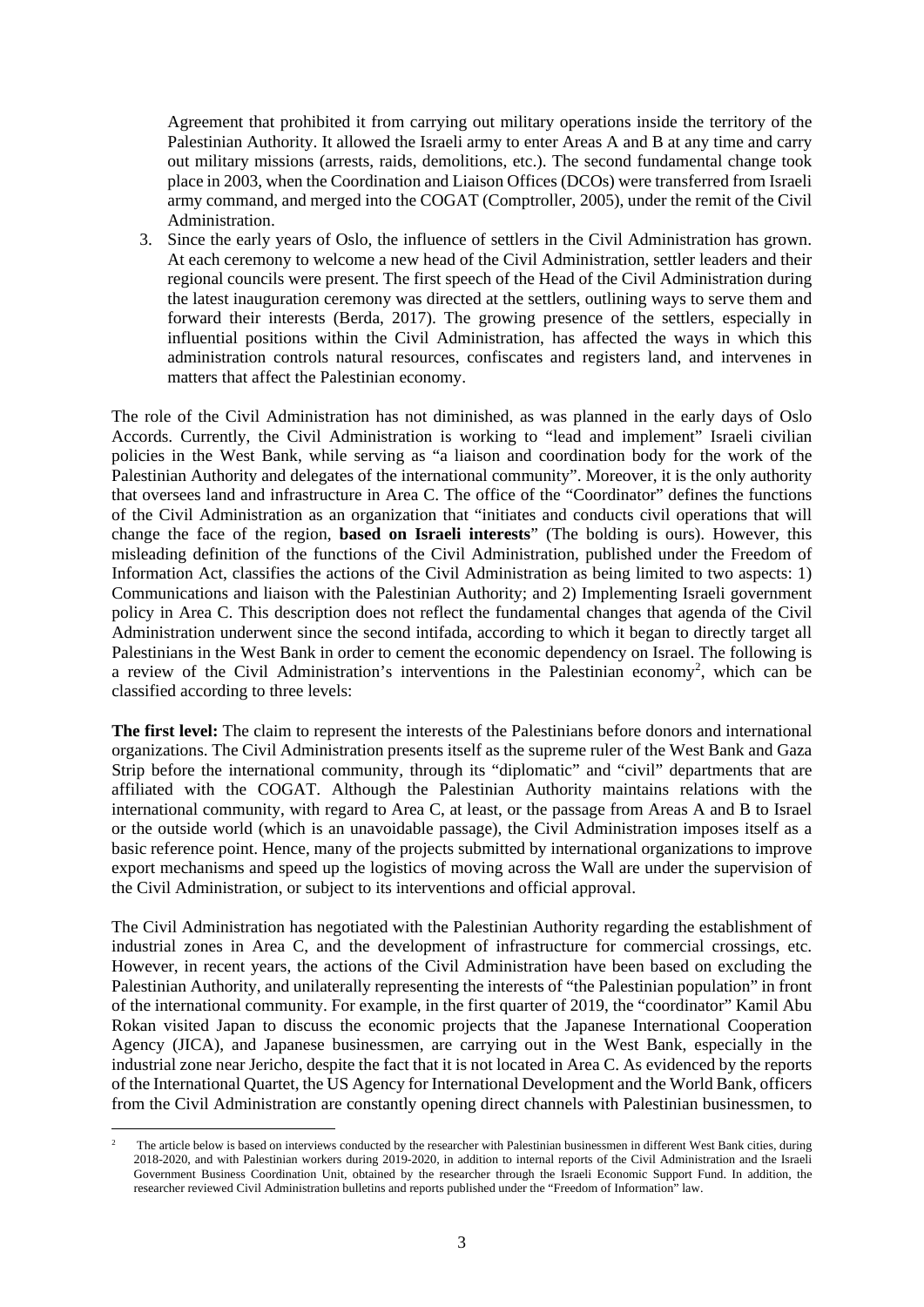discuss economic plans and implement the projects of international organizations (COGAT, 2019; USAID, 2015), regardless of the location of the project or the role of the Palestinian Authority in these areas.

**The second level:** is the official coordination with the Palestinian Authority in accordance with Oslo Accords. It should be noted that the Oslo Accords and their annexes clearly indicated the necessity of dismantling the Civil Administration following negotiations on the final status (Anabtawi, 2018). However, the Civil Administration has imposed itself as an observer and supervisor of the performance of the Palestinian Authority under the pretext that it is an indispensable mediating body regarding the Authority's relationship with its external surroundings (the international community) or with the Israeli government. The Civil Administration has imposed its interference into the economic affairs and livelihoods of the Palestinian population, by exercising numerous roles as summarized in the Table 2.

| <b>Departments within the Civil</b><br>Administration | <b>Responsibilities</b>                                                                                                                                                                        |
|-------------------------------------------------------|------------------------------------------------------------------------------------------------------------------------------------------------------------------------------------------------|
|                                                       | Leading civil coordination bilaterally with the Palestinian<br>Authority's ministries.                                                                                                         |
| The Civil Department in the<br>COGAT                  | Writing periodic reports on the Palestinian economic situation in<br>the West Bank, including the performance of banks, industry,<br>agriculture, employment, and other sectors.               |
|                                                       | Approving the entry of international donations and grants<br>provided by the international community to the Palestinian<br>Authority in the West Bank and Gaza Strip.                          |
| Agricultural Officer                                  | Promoting agriculture in Area C with a focus on addressing<br>issues such as animal diseases, soil sampling, as well as holding<br>seminars, conferences and training for Palestinian farmers. |
| Labor and Employment Officer                          | Issuing permits to Palestinian workers in Israel and the<br>settlements.                                                                                                                       |
| Industry and Trade Officer                            | Processing thousands of requests to import into the Palestinian<br>Authority, encouraging economic projects and issuing permits for<br>mining and quarrying activities.                        |
| <b>Economics Officer</b>                              | Clearing goods from the port and border crossings with Jordan.<br>Developing Palestinian industrial zones.                                                                                     |

## **Table 2: Some of the Roles of the Civil Administration in coordinating economic affairs with the Palestinian Authority (COGAT, 2020)**

In addition to the tasks outlined in Table 2, the Civil Administration directly interferes in Palestinian infrastructure, especially in the areas of water, electricity and telecommunications. In many instances, the Civil Administration imposes itself as a mediator through which the Palestinian Authority should refer in dealing with Israeli companies that provide energy and telecommunications services.

To conclude, the Civil Administration controls three of the most vital pillars of the Palestinian economy in West Bank: 1) employment (work permits and crossings); 2) trade (import and export licenses, crossings and ports) and 3) energy sources. While the Palestinian Civil Affairs Authority is the official Palestinian body authorized to deal with the Civil Administration, the officers (Kammat) open direct communication channels with parallel departments in different Palestinian ministries, such as agriculture, economy and water, as well as with chambers of commerce.

**The third level:** Direct communications between the Civil Administration and Palestinian citizens in various economic fields, which is a clear violation of the Oslo Agreement and the Paris Trade Protocols. The next section outlines the most important, direct interventions of the Civil Administration in the economic life of the Palestinians.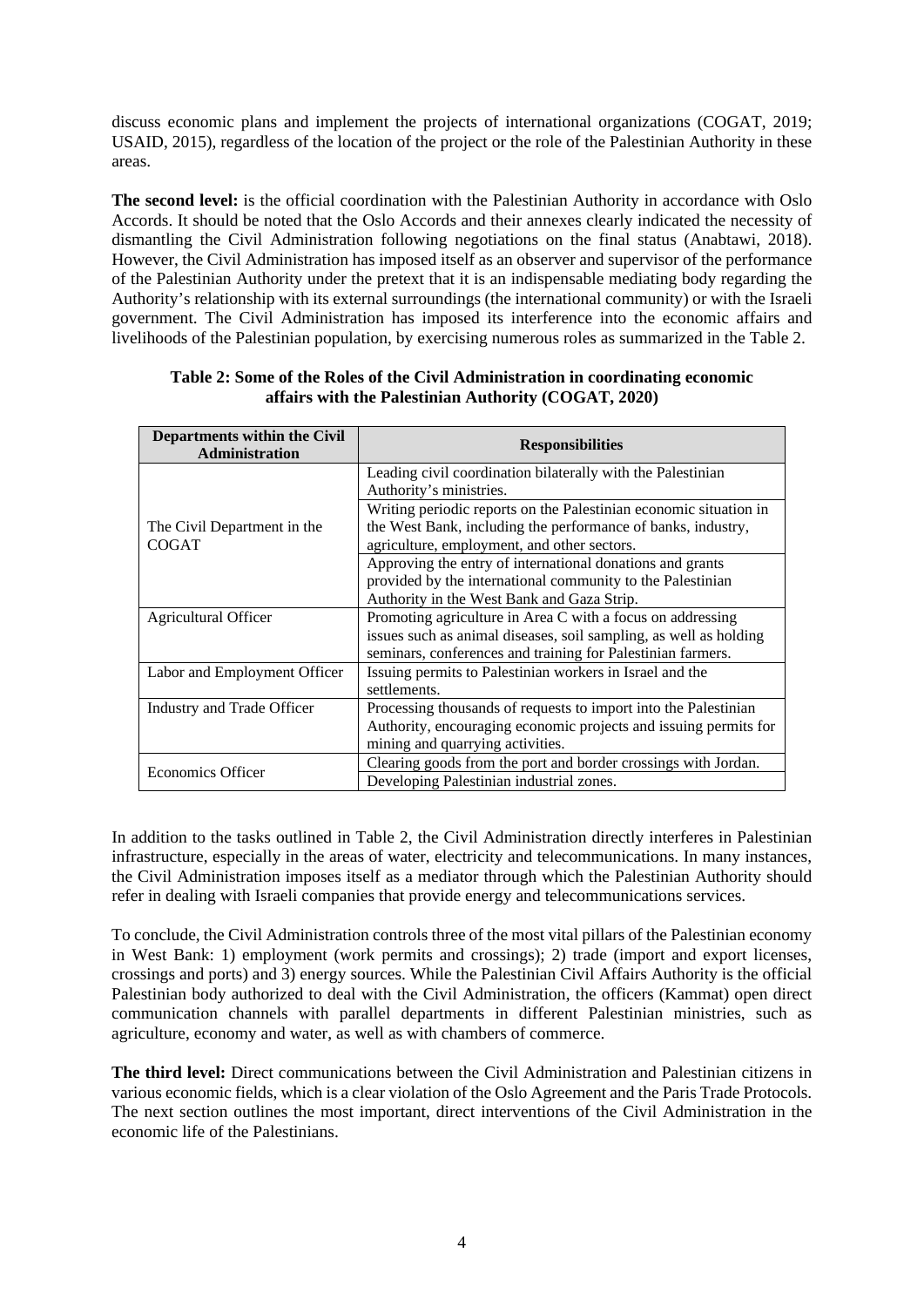## **The Civil Administration's Interventions in Palestinian Economic Affairs**

## **First: Agriculture**

The Civil Administration undertakes agricultural projects on Palestinian lands in the West Bank, by manipulating the supply of material, knowledge-based and marketing requirements. The Civil Administration is also working on the introduction of new types of crops, that are not customarily planted in the soil of Palestine, and do not constitute one of the basic needs of the Palestinian market. Rather, it is performed under the guidance and direction of Israeli private capital, which sees this form of agriculture as profitable. Since 2015, the Civil Administration accelerated what can be termed as agricultural "subcontracting", in which Israeli factories and companies benefit from the control of the Civil Administration over West Bank lands to contract, indirectly, Palestinian farmers to supply the Israeli market with certain agricultural products. In this field, Israeli capital cooperates with the Civil Administration, in addition to the Economic Cooperation Foundation (ECF),  $3$  to ensure the continuity of "subcontracting". Unlike subcontracting in the industry sector, agricultural production needs longterm contracts that guarantee financial returns on agricultural produce that may take several seasons to materialize (such as dates and pineapples).

Below, we shed light on three axes of the direct relationship between the Civil Administration and Palestinian farmers, which have intensified and expanded in recent years.

#### • **Exploiting agricultural lands with new crops**

- 1. **Pineapple**: In 2016, the Civil Administration started cultivating 2 dunums of land in Jayyus village with pineapple saplings. In 2018, it published a tender in Hebrew and Arabic, to purchase large quantities of pineapple saplings<sup>[4](#page-6-1)</sup>. At the beginning of 2020, the number of seedlings reached about 60,000, distributed between Tulkarm and the Jordan Valley. This tropical plant needs special technology to germinate in places that are not its natural environment. The Civil Administration exploits its dominating position to provide this technology (such as special heaters and devices that maintain a certain degree of humidity and temperature), supervise the soil fertility and fertilization processes, and provides intensive technical support and supervision.
- 2. **Cucumber**: It is one of the most prominent projects presented by Samir Ma'adi, Agricultural Officer at the Civil Administration. In 2020, cucumber cultivation expanded to include two types. The first is the "spring cucumber": the lands adopted and financed by the Civil Administration reach about 3,000 dunums, achieving an annual production of 25,000 tons, with a sales revenue of about NIS 90-100 million annually. The second type is the "baby cucumber" which is grown over an area of about 3,500 dunums, and its sales' revenues reach NIS 80 million annually. The Civil Administration provides seedlings, fertilizers and marketing. More than 90% of cucumber products are bought by Israeli pickles and canning factories.
- 3. **Strawberry**: The Civil Administration targets lands adjacent to the Wall, especially the lands of the Jayyus village, in conducting the strawberry projects. As of the end of 2020, there were about 200 dunums strawberry. This project is still in its early stages, and the Civil Administration plans to expand it in the coming years.
- 4. **Fish**: This is a new project that the Civil Administration introduced in 2019 in the Tulkarem area. It provided a pond with capacity of more than 30 cubic meters of water, supporting 500 kg of fish. Representatives of the Israeli Ministry of Agriculture, and Israeli marketing and

<span id="page-6-0"></span>The Economic Cooperation Foundation, headquartered in Tel Aviv, is a fund established by Yael Hirschfeld, one of the architects of the Oslo Accords. The Fund's work is currently focused on supporting the civil administration's agricultural projects in the West Bank. Among the members of the fund's board is Dov Sadiq, the former head of the Civil Administration (1998-2002).

<span id="page-6-1"></span>See the Webpage of the Israeli governmental procurement administration, https://mr.gov.il/ilgstorefront/en/p/626562.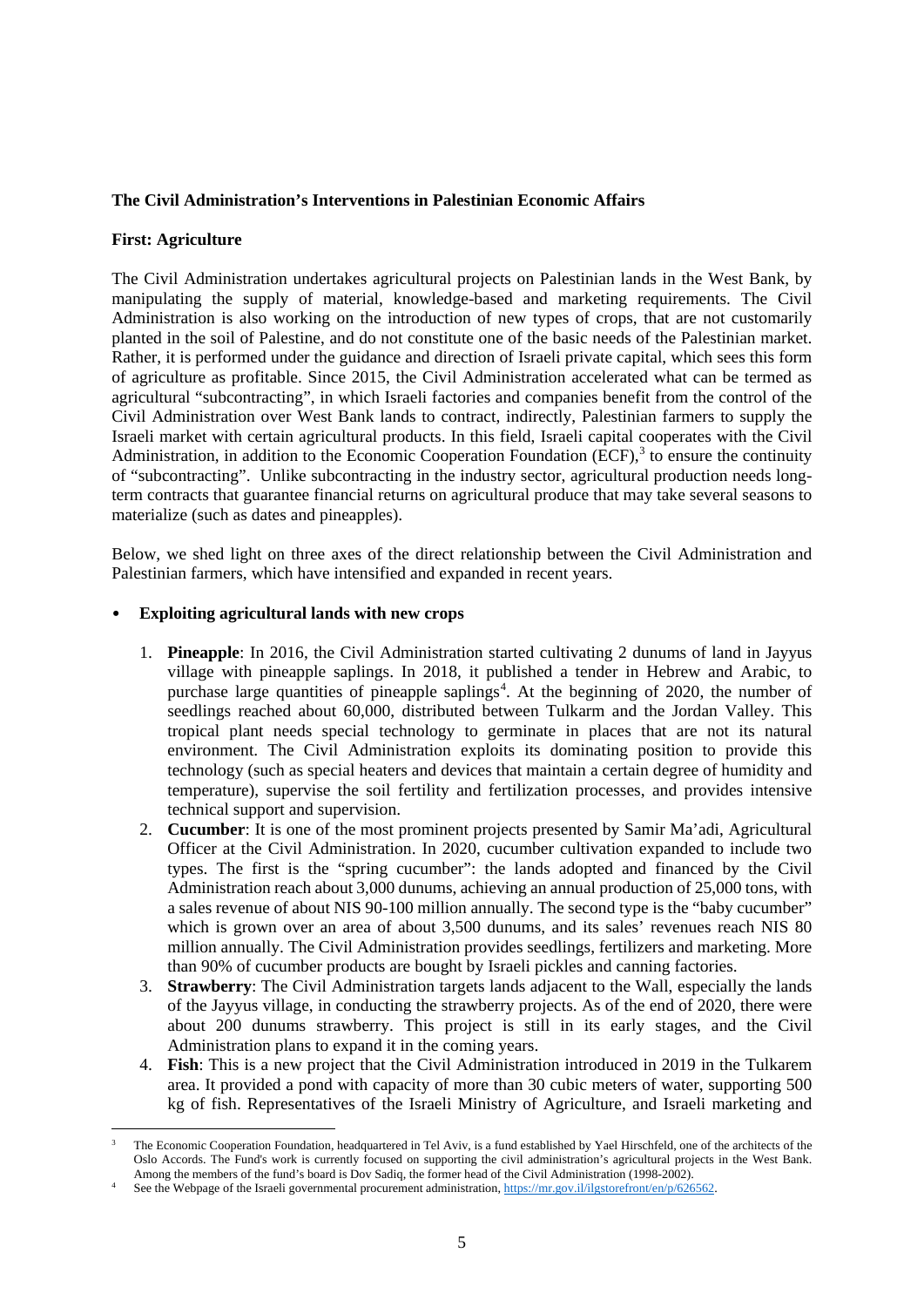production companies, arrived to Al-Jiftlik and Al-Auja as well as Tulkarem to supervise the expansion of this project. During January and February of 2021, six additional ponds were constructed, at the behest of the Civil Administration, with a capacity of about 15,000 fish.

## • **Networking and agricultural cooperation**

The Civil Administration communicates (in various ways) with Palestinian farmers from different regions and lures them to attend study days, conferences and exhibitions. For example:

- 1. Courses and lectures: In February 2019, about 25 farmers from Gaza and 40 farmers from the West Bank received special permits to participate in an educational day in Netanya, with the participation of international and Israeli institutions, focusing on the cultivation of strawberries and dates. The main objective of this day was to promote networking between Palestinian farmers and Israeli companies, by teaching Palestinians modern methods of storage and cooling in order to prolong the lifespan of harvested fruits.
- 2. Ain Hasifia Exhibition: In February 2020, 250 Palestinian farmers, agricultural engineers and businessmen from the West Bank were invited to participate in an agricultural exhibition in Ain Hasifia. The exhibition was attended by hundreds of Israeli companies, that networked with Palestinian farmers, presenting their latest equipment and experiences in the field of agriculture, in exchange for agricultural cooperation on West Bank lands.

## • **Agricultural pesticides**

About 60% of Palestinian agricultural output is exported to Israel (PCBS, 2020). The Israeli Ministry of Agriculture took advantage of this heavy dependency and started controlling the quality of agricultural crops in the West Bank as a precondition issuing quality certificates that match export standards in Israel. These exporting conditions compelled the farmers to cooperate more with the Civil Administration in order to fulfill such standards. For example, several years ago, the Israeli Ministry of Agriculture obstructed the export operations of fruit products, under the pretext of a high level of toxic residues left by pesticides. Resultantly, the Civil Administration's Agricultural Branch launched an "initiative", through which it invited specialists from the Israeli Ministry of Agriculture, to visit Palestinian agricultural lands and take samples, as a precondition for issuing the certificates required for export. At a later stage, the Civil Administration and Israeli companies proposed the use of certain types of pesticides, under the supervision of Israeli companies, as a necessary condition to obtain the required quality certificates. For this purpose, the Civil Administration employs Palestinian coordinators who visit agricultural lands and regulate the work of Israeli pesticide companies.

#### **Secondly: Industry and trade**

Palestinian industry is one of the most important elements in Palestinian economic dependence on Israel, as nearly 90% of Palestinian industrial products are exported to Israel (PCBS, 2020). The Civil Administration is trying to carry out various projects, through which it seeks to exclude specific Palestinian factories from the separation system imposed on the West Bank, attempting to further integrate these factories with the Israeli economy. In this context, some Palestinian factories are granted special privileges enabling them to be treated almost as Israeli factories. The main privileges are:

#### • **Door to Door Project**

Under this mechanism, the export of Palestinian products to Israel does not pass through the regular commercial crossings, but rather through special lanes near the crossings. Palestinian factories participating in the Door-to-Door program are not subject to security checks, and thus are able to shorten the shipping time from 3 hours (per truck), to about 10 minutes. This arrangement was the result of lengthy meetings between the Civil Administration and Palestinian businessmen, under the supervision of international organizations such as the Quartet. Israel has stipulated that Palestinian factories build a wall around their facilities, linking the production process with surveillance cameras operated by the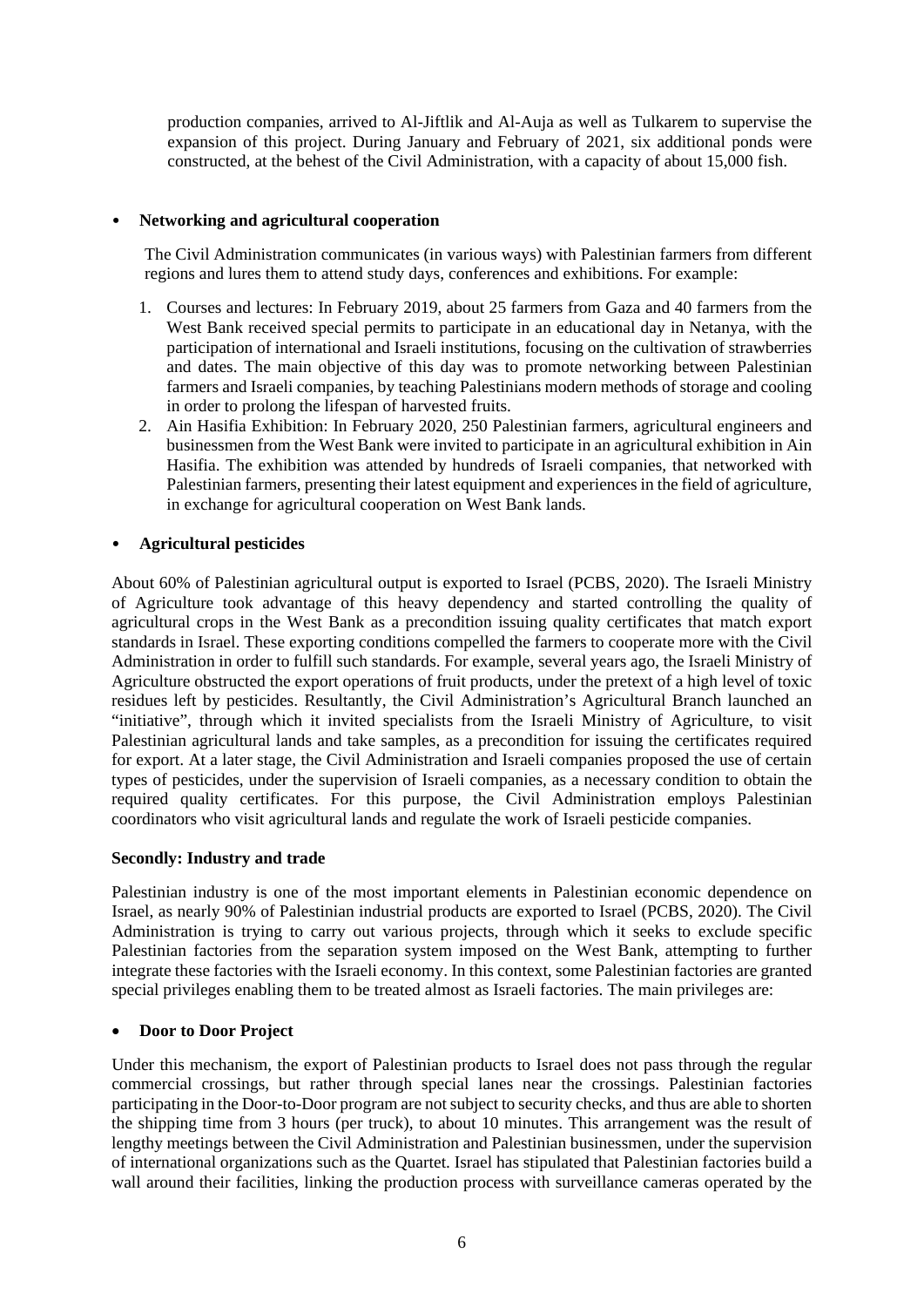Civil Administration. The factories are obliged to participate in security-inspection course held by the Civil Administration and army officers to train on how to check the freights on the departure dock. The project began in 2018 with 11 factories in the Hebron area, then expanded in 2019 to include 4 other factories in Hebron and 4 in the Nablus area. It is now trying to expand to Jenin, Tulkarem and Jericho. Although the Palestinian Authority and the Chambers of Commerce were invited by the Quartet to be part of the new agreement, in reality the project is a platform for cementing the direct relationship between Palestinian businessmen and the Civil Administration. One the one hand, the Door-to-Door Project increased the sales of participating Palestinian factories, enabling them to significantly expand their production lines. On the other hand, it also increased the dependence of major Palestinian factories on facilities granted by the Civil Administration.

#### • **Israeli specifications and standards in the West Bank**

On November 25, 2020, Gilad Golub, the CEO of the Standards Institution of Israel, sent a letter to the "residents of the West Bank", encouraging them to obtain an Israeli standards certificate, so that their products would be eligible to enter the Israeli market (despite the fact that the Paris Protocol specified free trade between the two parties). He asked all businessmen concerned with exporting to Israel to approach the Civil Administration in order to coordinate a visit by the Standards Institution of Israel, which expressed its willingness to even visit facilities in Area A. Obtaining this certificate means that not only final products should be examined, but also the entire production process; this might provide the Civil Administration with the possibility to intervene in the internal affairs of Palestinian industrial companies.

## • **The Israeli invoice system**

When exporting Palestinian products to the Israeli market through commercial crossings, the Palestinian exporter must visit the Palestinian tax office, in order to obtain, fill out, and submit a clearance form. The form is then attached to the official Palestinian invoice, which includes details of the total tax value, and the value-added tax rate that the Palestinian Authority collects and transfers to Israel during the monthly clearance session. Palestinian merchants suffer from slowness of procedures at Palestinian tax offices, and occasional lack of clearance applications which hinders from time to time the exporting process. Many merchants went directly to the Civil Administration to search for an alternative. The latter coordinated with the Israeli tax authority and granted major Palestinian exporters access to the Israeli tax system, such that their invoices became clearance forms in themselves. Therefore, these merchants do not need to visit the Palestinian tax office for every export operation, since the Israeli tax authority, present at the commercial crossings, now recognizes the invoices of these factories considering them to be (as) Israeli factories.

These direct interventions in the Palestinian industrial sector can be described as administrative and economic annexation of factories located in areas A, B and C. On the other hand, and more importantly, it has played a fundamental role in promoting competition within the Palestinian economy. This form of annexation enjoys tremendous "privileges" by bestowing the "annexed" factories with competing credits. However, these are obliged to rely more and more on direct relationships with the Civil Administration in order to preserve their "privileges".

#### **Thirdly: Palestinian labor**

The Civil Administration is authorized by the Israeli government to issue permits for work in Israeli locations according to an annual quota determined by Israel. This may range from 80-90 thousand permits for work in Israel, in addition to 20-30 thousand permits for work in settlements in the West Bank<sup>[5](#page-8-0)</sup>. Until the end of 2020, Palestinian workers and Israeli employers used to meet in the labor

<span id="page-8-0"></span><sup>5</sup> The Civil Administration do not use all the available quotas, but rather issues work permits which constitute about 90% of the total quota (Comptroller, 2020). According to the Palestinian Central Bureau of Statistics (PCBS, 2020a), the number of Palestinians holding work permits reached about 95,000 in 2019, which means about 71% of the quota for permits to Israel. We used data for 2019, and not 2020, due to the exceptional health conditions that affected the labor market in 2020.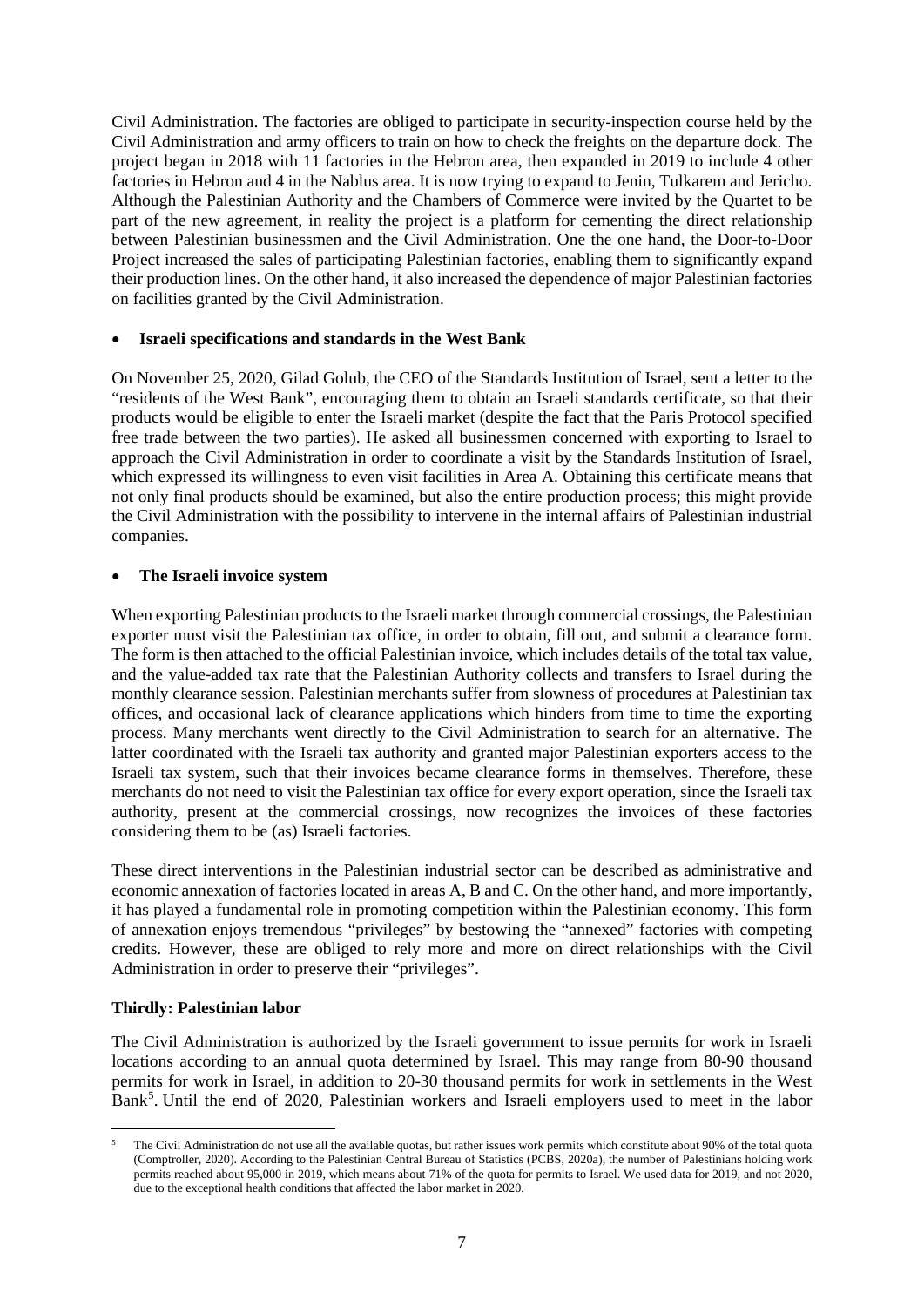market, and the role of the Civil Administration was limited to controlling the percentage of permits granted, and the criteria for issuing or denying them. This system became a fertile ground for the emergence of permit brokers, playing a pivotal role in contracting workers with employers on the one hand, and issuing and renewing permits on the other hand (this topic was discussed in detail in a roundtable session in 2020<sup>[6](#page-9-0)</sup>. However, since 2016, Israeli decided to change this mechanism in a way that the Civil Administration has started to operate as a Ministry of Labor and Employment, ignoring the role of Palestinian ministries and the provisions of the Paris Economic Protocols. Here, we present the most prominent interventions by the Civil Administration in the field of Palestinian labor in Israel:

#### • **Amendments to the system of entry of workers to Israeli workplaces**

Starting from December 6, 2020, a new mechanism was launched to regulate the entry of workers into Israel, through an electronic platform affiliated with the COGAT. The workers, starting from the construction sector specifically, register on this platform and enter all their data. The Civil Administration then distributes the quota to individual workers, meaning that every worker with a personal quota is entitled to maintain a work permit, provided that he does not leave his work for 60 consecutive days. Whereas, in the past, workers needed permit brokers to obtain a work permit, in return for a monthly brokerage fee, they now need the Civil Administration as the only body controlling the distribution of the quota– a prerequisite for obtaining a permit. In theory, the Civil Administration has turned into a human resource agency that has a live database on Palestinian workers, and absolute control over the distribution of permits to them. This has led to a sharp increase in Palestinian workers directly approaching the Civil Administration, to register and obtain a share of the quota.

In February 2021, a similar project was proposed for industrial and agricultural workers. This will gradually link the equivalent of 15-16% of the Palestinian workforce directly to the Civil Administration, through an electronic employment platform.

## • **"Al-Munaseq"[7](#page-9-1) application**

The Coordinator of the Government of Israel's activities, Yoav Mordechai (2014-2018), created this electronic application as a platform through which the COGAT can communicate with all Palestinians in the West Bank and Gaza Strip, directly and personally. Gradually, and especially in 2020 when the Palestinian Authority froze its security and civil coordination with the occupation authorities, the "Al-Munaseq" application became the only platform to conduct vital transactions that were, in the past, conducted either through Palestinian liaison offices, or by a personal visit to the headquarters of the Civil Administration. In addition to requests to lift the security ban, all types of permits can be issued through the application, which gradually started to negate the role of the Palestinian Ministry of Civil Affairs, given its previous role as the main mediator. With regard to workers, they need to use the application on an almost daily basis, especially since work permits are now issued electronically through the application. This way, Palestinian workers and indeed any Palestinian citizen who needs to visit Israel should communicate directly with members of the Civil Administration.

#### • **Orientation courses**

The Civil Administration provides vocational training courses for some Palestinian workers, in line with their potential and the conditions of the Israeli labor market. For example, the Civil Administration coordinates with the Israeli Histadrut to hold courses for Palestinian workers, with the aim of informing them on the conditions of the labor market in Israel. Palestinian workers are required to obtain certificates in escalated work, scaffolding, health and safety and so on. Most importantly, all workers who attend these courses are instructed not to resort to the Israeli judiciary in the event of a work dispute with an Israeli employer. On the other hand, a special court has been set up in Tel Aviv bringing together representatives from the Histadrut and the Israeli Contractors Association, with lawyers representing

<span id="page-9-0"></span><sup>6</sup> See RoundTable No. 9 for 2020: "Palestinian workers in the Israeli labor market: brokerage mechanisms related to the issuance of work permits" (MAS, 2020).

<span id="page-9-1"></span><sup>7</sup> "al-Munaseq" is the Arabic translation of the "coordinator" of the government activities in the territories- COGAT.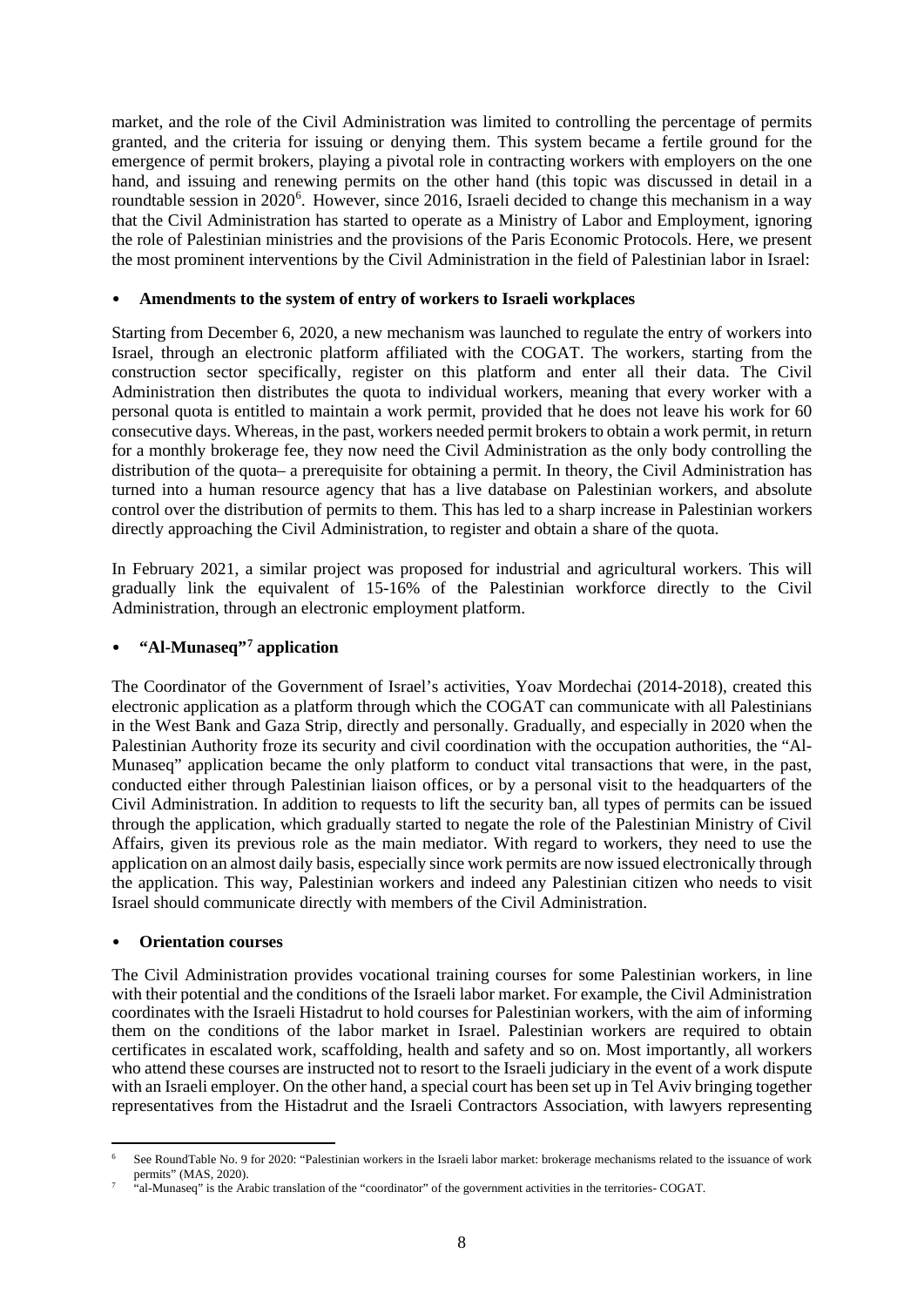the worker and/or employer, in order to decide any disputes (in the form of a "tribal reconciliation!"). This prevents the case from reaching the Israeli formal court system. The court is located in the same building with the Israel Builders Association-IBA (the body responsible for most construction operators). Its vice president of IBA is Yitzhak Gorbitz, a former head of the economic branch in the Civil Administration.

## **Conclusion**

During recent years, the Civil Administration has expanded "services" provided directly to Palestinian citizens under the banner of improving their economic realities. This covers numerous fields: agriculture, industry and employment inside Israel. The Civil Administration also took advantage of the Corona pandemic, and the crisis that stopped security coordination with the Palestinian Authority during 2020, to move ahead with its plans and gradually marginalizing the role of Palestinian liaison offices and the Ministry of Civil Affairs. It is clear from the above that communications between the Civil Administration and Palestinian citizens are expanding. In some cases, the Civil Administration provides economic incentives that motivate the Palestinians to approach it voluntarily. On other occasions, the Palestinians are forced to cooperate with the Civil Administration precisely because of its control over the pillars of economic life in the West Bank. In recent months, the Civil Administration has opened a hotline service, and employed fluent (female) Arabic speakers to answer calls and requests from the Palestinian "public".

After 25 years of the establishment of the Palestinian National Authority, and after 10 years of intensive efforts to establish the State of Palestine in international arenas (even in the absence of actual sovereignty over the territory), the Israeli Civil Administration is behaving as the first and last controller of the fate of the Palestinian people. The expansion of the mechanisms and channels of Israeli colonial control over all aspects of Palestinian life is alarming. It completely ignores the functions of the Palestinian National Authority according the signed agreements and accords and undermines Palestinian policies to disengage from the Israeli economy. Palestine has officially and popularly rejected the Israeli and American idea of "economic peace", in both its old and new forms. However, this "economic peace" is promoted and de facto applied by the Civil Administration.

Today, we enter a new political phase that demands that Palestine respond carefully to initiatives advanced by friends and foes and aims at attracting the Palestinian private sector to participate in joint projects under the pretext of "partnership for peace" or "demonstrating good intentions", or other forms of soft pressure. This is especially sensitive while Palestine calls on Arab countries not to normalize relations with Israel and calls on the international community not to legitimize trade with, or investment in, Israeli colonies. The continuous encroachment of the military and civilian occupation authorities, and their interference in Palestinian development, requires a clear Palestinian position, consistent with aspirations for independence that exposes the actual colonial goals of these mechanisms. Such a position needs to seek new Palestinian regulations, mechanisms and services that allow the PNA to counter the policy of "creating irreversible facts on the ground" created by the Israeli authorities at the administrative and economic levels.

## **Discussion Points**

- 1. Why additional workers, merchants' businessmen and farmers are "responding" to the Civil Administration interventions despite their implications on cementing the Palestinian economic dependency on Israel?
- 2. Are the Civil Administration's interventions in the interests of the Palestinian economy, or do they deepen the dependence of the Palestinian economy on the Israeli economy?
- 3. What are Israel's goals in seeking to increase its interference in the Palestinian economy through the Civil Administration?
- 4. To what extent can the Palestinian National Authority limit the Civil Administration's interference in the Palestinian economy?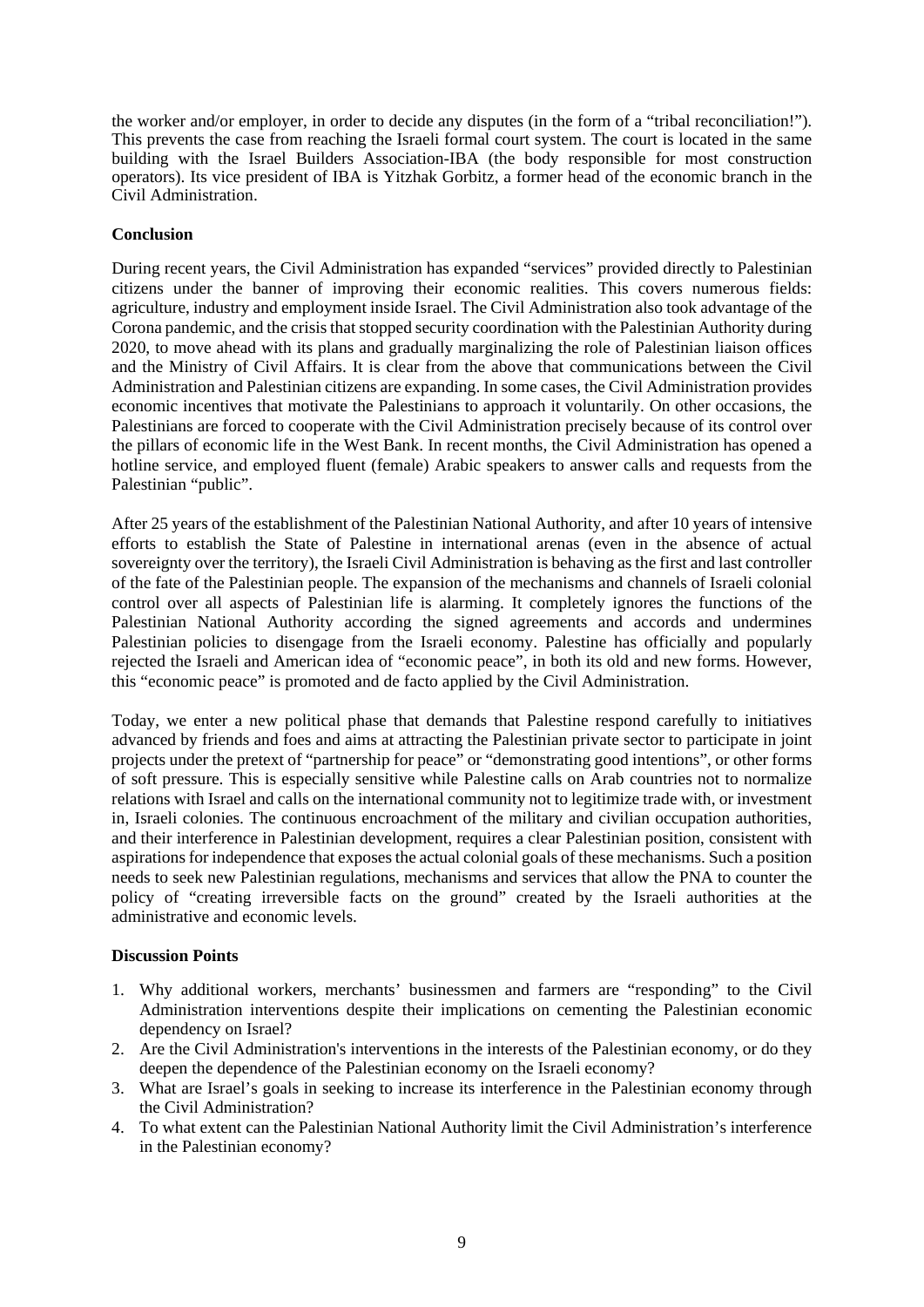- 5. Can Palestinians be dissuaded from working directly with the Civil Administration, by providing them with an alternative, or by pursuing them if necessary?
- 6. Numerous international donor organizations coordinate their Palestinian economic projects with the Civil Administration, dealing with it as a party that cannot be overlooked, in terms of working in the West Bank. Is this considered an admission of the legitimacy of the Civil Administration, and its hegemony over all areas of the West Bank? How can these organizations be discouraged from dealing directly with the Civil Administration?